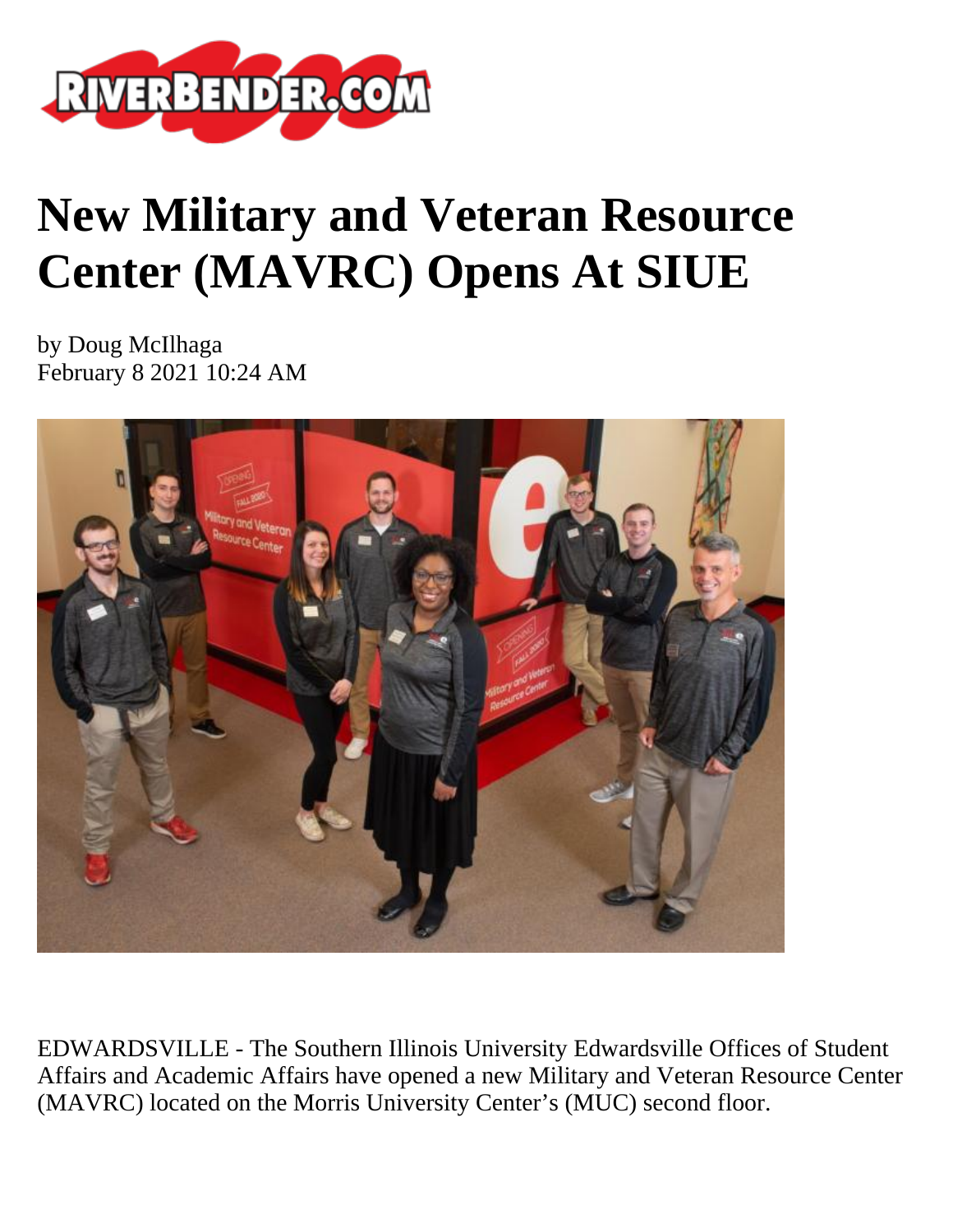The military student population at SIUE is among the largest in the state with Military and Veteran Services currently supporting more than 800 military-connected students and their families.

"The opening of the Military and Veteran Resource Center is a long-term goal finally realized," said Military and Veteran Services Director Kevin Wathen. "In the first few weeks, we have already seen a steady stream of military-connected students utilizing our computers, printer and lounge space. They are meeting, sharing experiences, and developing a deeper sense of belonging at SIUE.

Telisha Reinhardt, coordinator of military and veteran services, says the center is available to address the isolation experienced by many military-connected and veteran students, who are non-traditional students with lived experiences that differ immensely from traditional students.

"The resource center connects this population with peers who they can simply talk to and be themselves," Reinhardt said. "We also connect students with services that assist them in reintegrating into civilian life in order to have a successful academic and professional experience at SIUE and throughout the rest of their life. Right now, the resource center is in the process of establishing programs and activities that center on issues such as diversity and inclusion, women and gender matters, and peer mentoring."

"The momentum does not stop here," Wathen said. "Our office has plans to enhance the military-connected experience and to increase military-connected graduation and retention. We will continue to make SIUE an institution that the military-connected are proud to call home."

The project was funded by an SIUE Innovation Grant from the Office of the Chancellor.

Southern Illinois University Edwardsville provides students with a high-quality, affordable education that prepares them for successful careers and lives of purpose to shape a changing world. Built on the foundation of a broad-based liberal education, and enhanced by hands-on research and real-world experiences, the academic preparation SIUE students receive equips them to thrive in the global marketplace and make our communities better places to live. Situated on 2,660 acres of beautiful woodland atop the bluffs overlooking the natural beauty of the Mississippi River's rich bottomland and only a short drive from downtown St. Louis, the SIUE campus is home to a diverse student body of nearly 13,000.